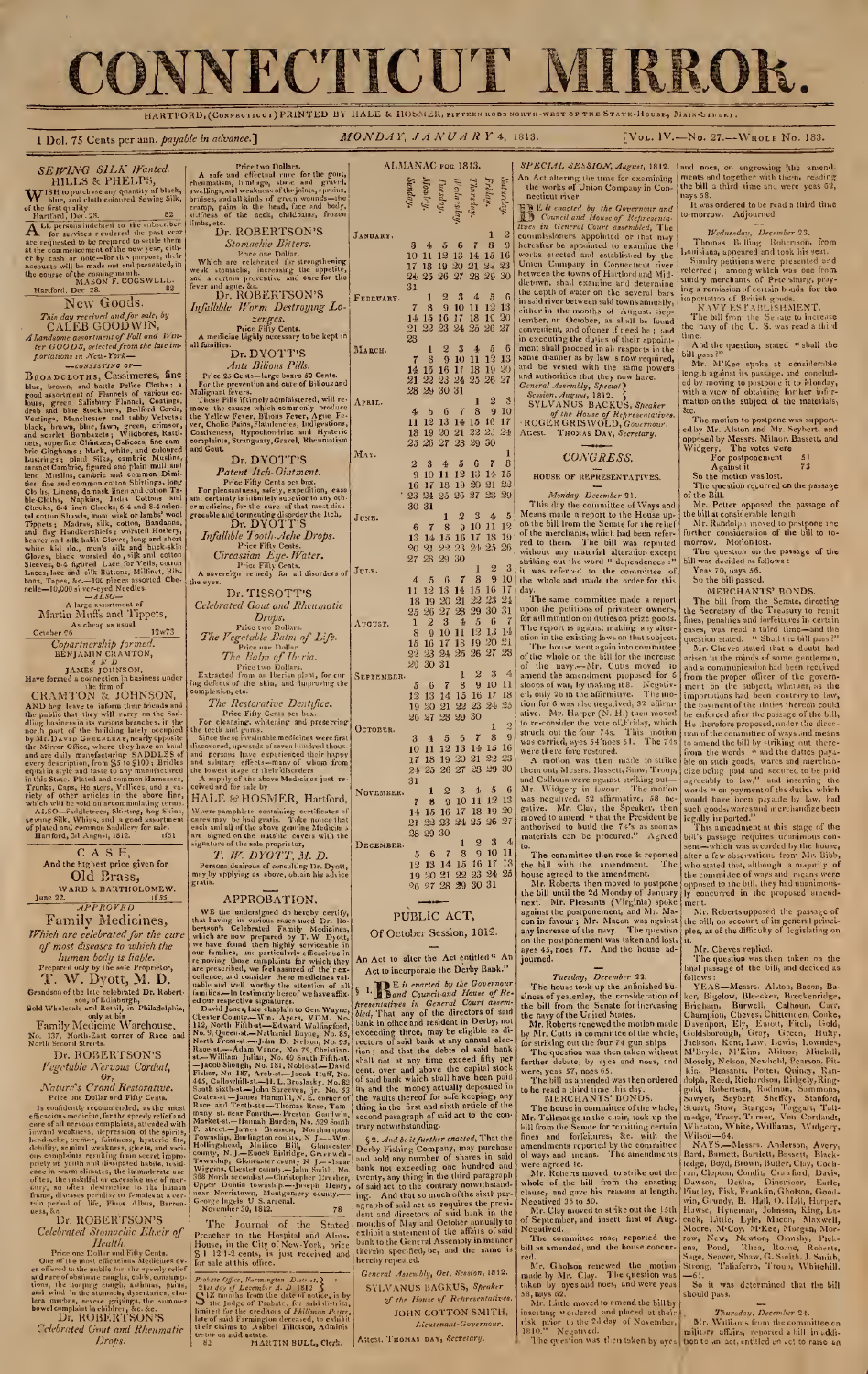additional military force and to cluster<br>purposes. Reall twice and for cluster purposes. Reall twice and referred to a<br>committee of the whole hunse for Mension and the Committee, and the Committee of this till, as signifi

IMPRESSMENT OF SEAMEN Communicated to Congress by the Pre-<br>sident ]

EMPRESSMENT Or SEANCHER<br>
[Communicated of Galers by the Pre-<br>
sident of Communicated of the Hamp of<br>
REPORT.<br>
The Secretary of State, to whom was<br>
referred the Response of the Hamp of the Hamp of<br>
infrarmation to the 24 m

all with All which is respectfully sub-<br>with All With MeMONIMOLE.<br>The All Mick MONNIOLE,<br> $\Delta N$ His MeMONIMOLE of State, Deel Optime<br>of of State pect (A). Monroe, His and Boring Compare for the History of the analytic subse

additional military force and for other steps as a ill-phetonical and<br>improves. Read twice and referred to a duet so extremely representialle in evaluation<br>committee of the whole house for Mon-, ery shape.<br>The pressure to

Mr. Monroe to Sir John Borlass, War-

*Mr. Abartos to Sir J-hn Berlase, Hier-*<br>
Peparlment of State, Oct. 23, 1612.<br>
SIR—1 have had the homogroup to receive your letter of the 50th Sept. computed<br>
polining that Gummodone idealgers geom-<br>
polining that Gummodo

and that he detained when<br>
Predicting a linguite of the U. States, as<br>
Predicting a linguite shell be made into the circuit<br>
compiring shell be made into the circuit<br>
statices stending, and the causes which<br>
produced the

<sup>14</sup> the Bisse, and Commander in<br>
Citef, i.e.<br>  $\frac{B}{12}$  Citef, i.e.<br>  $\frac{B}{12}$  Washington City, Dec. 17–1812.<br>
SIR—I have the heart be converted by Capt.<br>
John Beressford, of the British slip<br>
John Beressford, of the B

altreatly published, or not decired of material intentive published, or not decired of material intentive space. The Contract of a letter from Major-General Hundary  $P_{t1}$ ,  $C_{t2}$  ( $Q_{t2}$ ,  $Q_{t3}$ ,  $Q_{t3}$ ,  $Q_{t4}$ ,  $Q_{$ 

## STATE OF MARYLAND.

STATE OF MARYLAND.<br>
The following premable and resolution threating the state of the Hace of Delegates, by Mr. C. Horner of the state of Theorem is the property of the property of the property of the property of the outpu is at all times veptogram to the genus<br>will is, but it is a stational valid  $\epsilon_{\rm c}$ , the proply will remain<br>factor and the performation of the respect of the performation of<br>the condition of the performation of the cond

sians despidiem uchich has hidden<br>tap at Europe every republic of<br>the application of these re-<br>nume of policy pursuarily the<br>the United States, every friend<br>table united States, every friend<br>valid to once discorn, that it ts un that h<br>Ted from th<br>the old wor<br>marks to th givernmei<br>a lís <mark>c</mark>our<br>a leidateil m.<br>Systema<br><sup>Alivi</sup>du ou-with an include the work of the angle of the state of the state of the state of the state of the state of the state of the state of the state of the state of the state of the state of the state of the state of the state

ex.<br>
The consistent and proposition<br>
the consistent and column<br>
in the state of the construction<br>
o supply the deficiency of re-<br>
o supply the deficiency of re-Feltice of the CHE and particular and the state as a set of the case is a set of the defection of the defection of the state and a set of the range of the range of the state of sine and states, and a neighbouring colony of

ic impaction and important inliged contend.<br>The maximized contendation of the wave sets in converting the absoluted<br>The avevevel causes of the wave were the one-<br>can seamen a the finity impacts cause of the impact of the

ice.<br>Hesolved, Theradfunsive wereinincompatible<br>infiation prairiples of republicanism, subvertive of the cause of all just guvernments, and<br>epinguant to the best interests of the United

To the best interests of the United Burgest and the best interests of the United and Burgest of the United Burgest of the United Supplemental properties and the United Supplementation and the applementation of the standard

noncar, ann ineris ont iteeided approbation.<br>
The colored, That a Nary is the kind of nation-<br>
delivere lead samperous to liberty, any most<br>
delivere in the people of the Uffited States; and<br>
state of the people of the Uff

New-Onteans, November 19.

For country. The priori of the same above the same of the state of the state and the periodical rate and the state and the state and the state in the state of the state in the state of the state of the state in the state

ALBANY, December 28. ALBANN, December 28.<br>
The Boffaln Gazette, of the 15th inst.<br>
The Boffaln Gazette, of the 15th inst.<br>
Hari<sup>n</sup> alter giving the accounts form<br>
the northern army, and mentioding that<br>
the complete success of the gallant<br>
Ch

Some from the fear of famine—and<br>
athers from an epidemic disorder, said<br>
to be contagious. The superstitutions<br>
say, if what the sword spares, the pest-<br>
lence will destroy, and what pestilence<br>
spares, will be overwhelm

## NEW-YORK, Dec. 28. Reward of Merit.

**Example 12**<br>
18 The river of the stype of the state of the state of the contributed at the National Canadic (massaced some ordinary business, ad-<br>
16 canasided some ordinary business, and  $\epsilon_1$ <br>
19 cancel at 11 o'clock

and in mitigating the calamites of war,<br>it reflects homour on our national charac-<br>it is reflects homour on our national charac-<br>measured bin with the diplo-<br>mass degradly executed on vellum, com-<br>is employ executed on of

## From a Burkngton (Vt.) Paper.

From a Burkington (Vt.) Paper.<br>We are living row, Dec. 17.<br>We are hrppy to base it in our pow-<br>et to state, that the sickness smalle soldiers has shaded.<br>By a gentleman from Plattsburgh<sub>1</sub> (X,<br>Y.) we learn that the sickne

similar to that which has herefolders, was<br>similar to that which has herefolore<br>been called the spottal gentleman we<br>From a respectible gentleman we<br>commanding officer of one hunited Ca-<br>nadion millins, bore a flag of tru

the view of that the citizens in the neighbourhood of Odleton, have crected<br>a sign with an Eagle and a Lion on it.<br>The neuto is  $\triangleleft$  If you would vervicely I<br>wont bite.

The Common Council of Savannah<br>have appointed the 1st day of January,<br>to be set apart for expressions of granitude to the Supreme Being, for the late<br>naval victories of HULL, JONES and<br>DECATUR.

DECATUR.<br>
From Magara.—Capt. M'Keon, of<br>
the U.S. attillery, arrived in town yest<br>
the U.S. attillery, are informed to<br>
the relations the left the army in confortable<br>
under quarters, at eleven mile River,<br>
the sickness wh

agura.<br>
Extract to the Editor of the Freeman's<br>
fournal, dated,<br>
WASHINGTON, Dec. 23, 1811.<br>
There was some twisting on ac-<br>
ount of the money appropriated in<br>
1804, (S20,000) for the awarding of<br>
medals, swords, and mone

## Generosity of American Tars.

*Generosity of American Tars.*<br>In the action between the United States and Macedonian, one of the carrent's crew was killed, and left three children at the netry of the world, and left three a worthless mother who had aba

Columbian,<br>Columbian,<br>Columbian,<br>Columbian,<br> $Sorrowful\,\,acident.$  Vesterday se'n-<br>night, Mr. Chauneey Babcock, of Co-<br>ventry, son of Mr. Samuel Babcock, was<br>need imply killed, in the 21st year of his<br>need imply killed, in the wood

## Just received, and for sale by<br>HALE & HOSMER, THE PORTRAIT.

## A POEM : Delivered before the<br>washington beyeved before the<br>of Newharpoint.

of Newbory<br>[1650] By JOHN PIER CONT<sub>4</sub> Esq.<br>*Price Twenty-Five Cexts*.

## NOTICE.

 $\label{eq:20} NOT/CE.$  <br>  $\begin{array}{l} NOT/CE, \ \end{array}$  for the district of Embate, six months from this date are limited, for the list<br>recellings, at the existence of Effective Creen . For the conditional<br>list in the case of Effective Cr

Now, 24, 1312. Sweet in distribution of the function of the second of the second term of the second that the second of the second of the second of the second of the second of the second of the second of the second of the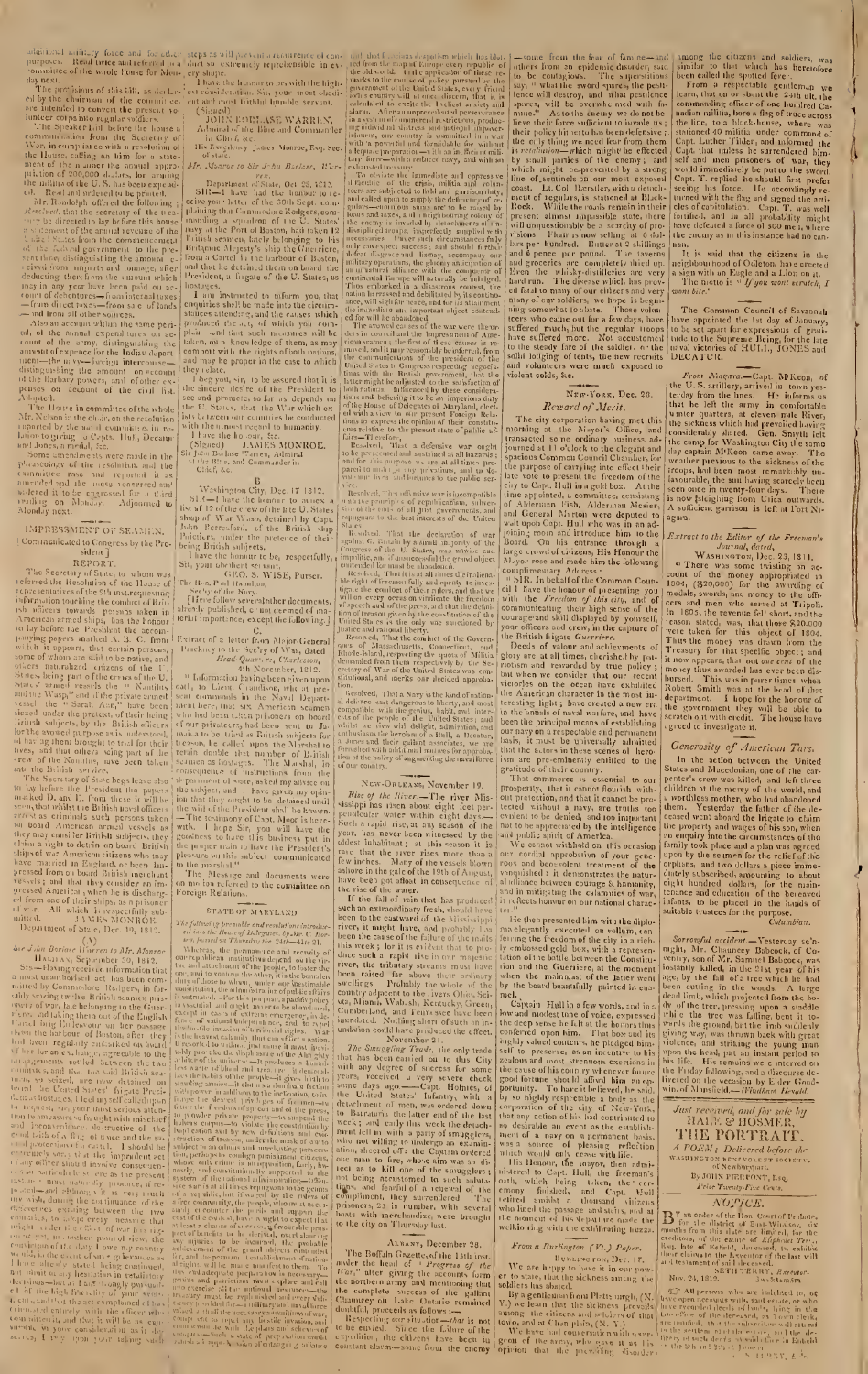## W AR,  $A \triangle^{*} D$ PROCLAMATIONS.

## Addressed to the Readers of the CONNECTICUT MIRROR.

**CONNECTICUT** MIRROR.<br>
THE DAY is past—the Election's ober<br>
And Madisont is King order novel<br>
Ye vagaloonlas of every land,<br>
Cor-linear same large in the production of the demagogues lift up your voice—<br>
Nobs and banditti

Some star<sup>24</sup> that the first interest interest in the first interest in the star and small method in the star and small method in the star and small method in the star and small method in the star and small method in the

The batter is harp upon the cost, where the state is not the state of the state in the state is not the state of the state in the state is not the state in the state in the state is not the state in the state is not the s

Pield Mayshal Dearborn is said to have<br>been once a Physician, and Chandley, to kave<br>gone from the airlit to Congress. He hope they<br>had as mach vectors in their former trades, or<br>they have in their byearnt. id as myon ve in present.<br>Ey lave in thriv present.<br>HAUTFORD, JANA ARY 1, 1813.

CONNECTIGUT MIRROR.

HARTFORD, JANUARY 4.

**HARTFORD, JANUARY** 4.<br>The Hause of Representatives have passed the Bill from the Scante centifiag the penal-<br>ties in the Merchants' Boady, with an animalment, which<br>goes to exclude Boady, with an animalment with proposed

o be commeed that the President's is also.

It is not a little curious to notice the course<br>which our fighters take in estimating each other<br>crs talents and combuct. Gen, Hull made the<br>first inroad into Canada. His fate is well known. ratio or fighters take in estimaling each others taken in the that the fitter<br>and conduct. Geen, Hull made the states with a more particular of the<br>state is surrelated in sumber army, without firing a guar s and every rec

## CONDUINTEATION:

 $\label{eq:21} CoLUMVTCATIOA15\\ \begin{tabular}{l|c|c|c} \multicolumn{1}{l}{\textbf{C0.15}}&\multicolumn{1}{l}{\textbf{C0.15}}&\multicolumn{1}{l}{\textbf{C1.15}}&\multicolumn{1}{l}{\textbf{L1.15}}&\multicolumn{1}{l}{\textbf{L2.15}}&\multicolumn{1}{l}{\textbf{L1.15}}&\multicolumn{1}{l}{\textbf{L2.15}}&\multicolumn{1}{l}{\textbf{L3.15}}&\multicolumn{1}{l}{\textbf{L4.15}}&\multicolumn{1}{$ 

importia directly from Great-British, will be [634 in sham to perform any great was k, be]<br>given of some and perform any great was k, be]<br>given of some and perform any great was k, be]<br>perform any since being control as t





 $\begin{tabular}{l|c|c|c} \multicolumn{1}{l}{\textbf{Total}} & \multicolumn{1}{l}{\textbf{Total}} & \multicolumn{1}{l}{\textbf{Total}} \\ \multicolumn{1}{l}{\textbf{Total} in the Town=77.} \\ \multicolumn{1}{l}{\textbf{N} OR gerz to Miss} & \multicolumn{1}{l}{\textbf{Stamfunl}} & \textbf{Mr.} & \textbf{Rengr} & \textbf{R} \\ \multicolumn{1}{l}{\textbf{Regerz to Miss} } & \textbf{Emily} & \textbf{S} & \textbf{Regerz} & \textbf{Angle} \\ \multicolumn{1}{l}{\textbf{R}$ 

propagation of the Material Randolf (and Material Randolf (and Material Randolf (Bundle)<br>
alam, to Mass Eliza T. Morrion, A. Word, Word (Bundle)<br>
(Bifford, W. Hilliam K. Geten to Mass Ecliep (Allohorn, areal 49) and N. K.

## FOUND,<br>FOUND,<br>C<sup>N the</sup> evening of the 28th a Lady's Veil<br>this advertisement, Engelic of<br>this advertisement, Engelic of<br>SPENTER & GLMAN, 12ec \*1.

## $\overline{\mathcal{O}}^{n,\alpha}(\overline{\mathcal{O}}_{\mathcal{O}}),\mathcal{O}(\mathcal{A}_{\mathcal{O}})$

 $\begin{tabular}{ll} $\mathbb{Z}^{\infty} \Rightarrow \mathbb{Z}^{\infty} \Rightarrow \mathbb{Z}^{\infty} \Rightarrow \mathbb{Z}^{\infty}$ &\text{NOTIC E}, \\ & \text{NOSON Kimberb} and Thomas K, Base \\ & \text{hat eigenvured the firm of Kinab,ely} \\ & \text{and Base. Their Business will factor of the transarest value of the transated under the firm of "K. Base and CO. Jan 4 &\text{G.} L.A.S. I'C. I.K. Base \\ & \text{GROCERLES, CFOC(KEE7) } \\ & \text{GROCERLES, CFOC(KEE7) } \\ & \text{Q. 24: 23: 23: 23: 2$ 

LEMUEL SWIFT.

Exite E. S. With H. S. With A. (1981) 1981 (1981)<br>1981) 1981 (1981) 1981) 1981 (1981) 1981 (1981) 1981 (1981) 1981 (1981) 1991 (1981) 1991 (1981) 1991 (1981) 1991 (1981) 1991 (1981) 1991 (1981) 1991 (1981) 1991 (1981) 199

laga siel e l'Somtington de caso, are re-<br>le parsiel de call apon de sal scriber at lais re-linent.<br>
le parsiel de call apon de sal scriber at lais re-linent.<br>
Le l'ABOD C. FRI4SBIE.<br>
Somthington, pece-28, 1812.<br>
PEE foll